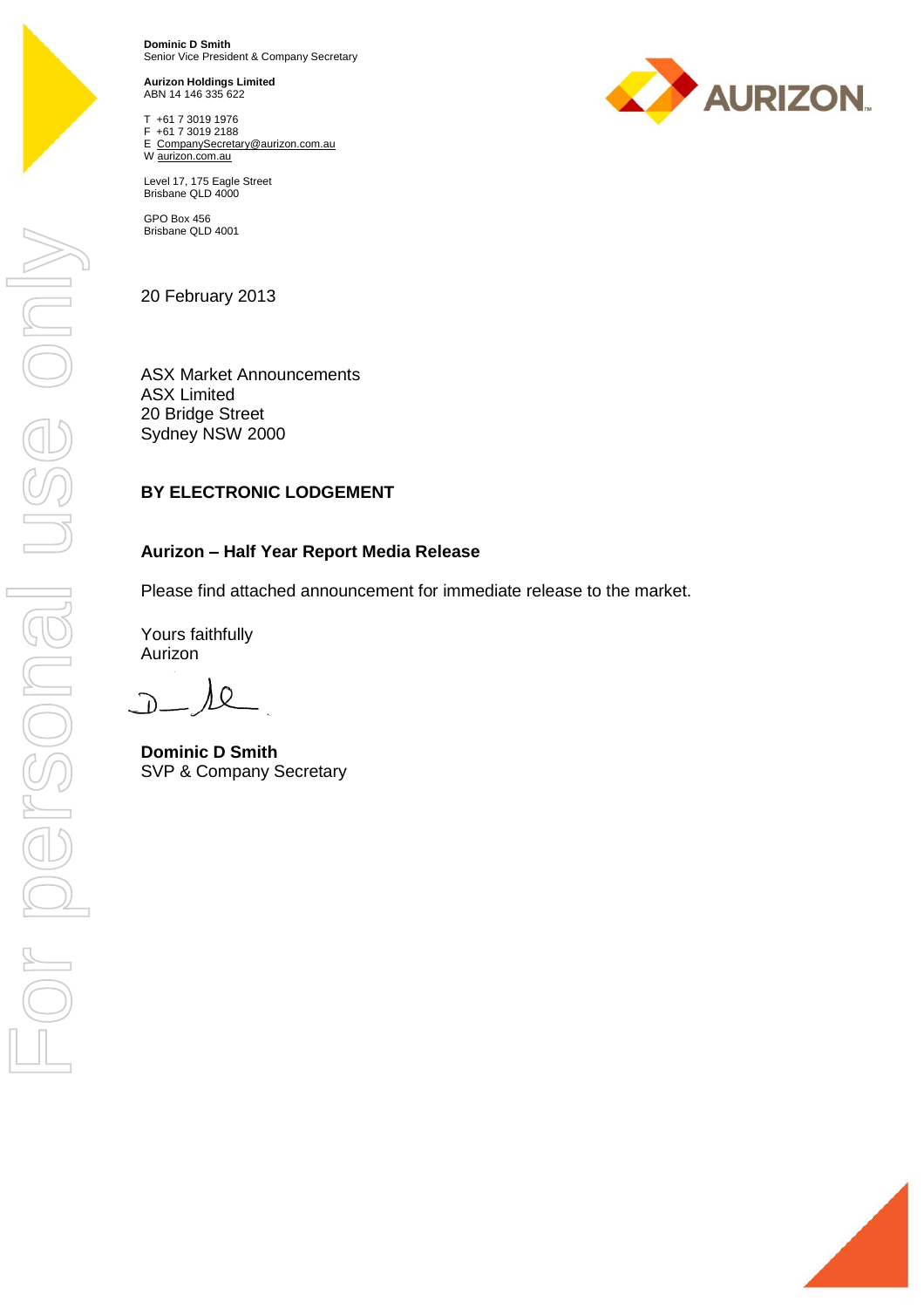# **Media Release**



# **Aurizon reports strong half-year profit result**

Aurizon has reported a 27% increase in underlying Net Profit After Tax (NPAT) to \$222 million for the half-year ended 31 December 2012 (1H FY12: \$175 million).

Statutory Net Profit After Tax (NPAT) was \$176 million (1H FY12: \$196 million) after payments of \$88 million pre-tax (\$61 million after tax) in respect of the Voluntary Redundancy program.

Underlying Earnings Before Interest and Tax (EBIT) rose 36% to \$356 million compared to \$261 million in the prior corresponding period. Revenue of \$1.9 billion rose by 9% compared to \$1.7 billion in 1H FY12.

The result was achieved despite flat coal railings of 97 million tonnes in the period. Volumes in Queensland decreased 3% on the prior comparable half-year, however this was balanced by a 15% increase in New South Wales coal volumes.

The Directors declared a 70% franked interim dividend of 4.1 cents per share, which will be paid on 27 March 2013 to shareholders on the register at the record date of 8 March 2013 (1H FY12: 3.7 cents per share).

The improvement in underlying EBIT was largely due to an 89% increase in iron ore volumes in Western Australia, which boosted iron ore haulage revenue by \$99 million; and secondly, access revenue from the Network business in Queensland.

The Company remains on track to achieve its 75% operating ratio target by FY15, with 4 percentage points improvement in operating ratio to 81% from 85% in 1H FY12 due to the benefits of the growth and business reform program.

There was a material improvement in Return on Invested Capital (ROIC) from 4.8% to 7.5%, largely due to on-going growth in underlying earnings and improvements in capital efficiency, driven by continuing productivity and operational improvements.

#### **Growth**

Aurizon Managing Director & CEO Lance Hockridge said: "The continued improvement in underlying Company earnings reflects the ongoing progress implementing Aurizon's reform and growth strategy."

He said increased focus on customers and marked improvement in service capability since privatisation had resulted in the announcement of a number of new and renewed coal haulage contracts since July 2012, including Whitehaven (up to 16mtpa), Rio Tinto (up to 12mtpa), Jellinbah (up to 4mtpa) and Cockatoo Coal (up to 3.5mtpa).

"These contracts have been negotiated under more favourable commercial terms than current legacy arrangements and provide significant growth for Aurizon well into the next decade," he said.

Capital investment during the half-year totalled \$499 million, with the Company continuing to advance its program of major growth projects in Queensland (the +27mtpa Wiggins Island and +11mtpa Hay Point expansions), Western Australia (commissioning of Esperance facility and Narngulu East facility, near Geraldton) and New South Wales (Hunter Valley rollingstock and Hexham maintenance facility).

Committed expansions in Queensland will deliver an extra 76 million tonnes per annum of rail capacity by 2015 to the Central Queensland Coal Network, taking total capacity to more than 300 million tonnes of coal per annum. Aurizon also continues to evaluate other longer-term rail infrastructure and haulage opportunities, including the Galilee and Surat Basins and in Western Australia's Pilbara.

### **Reform Program**

Mr Hockridge said the Company's business reform program had delivered \$28 million in cost efficiencies, productivity improvements and coal revenue quality in the first half.

"We expect these benefits to increase in the second half of this year. We currently intend to brief investors with a detailed review of our next phase towards our FY2015 75% Operating Ratio target on or before we release our full